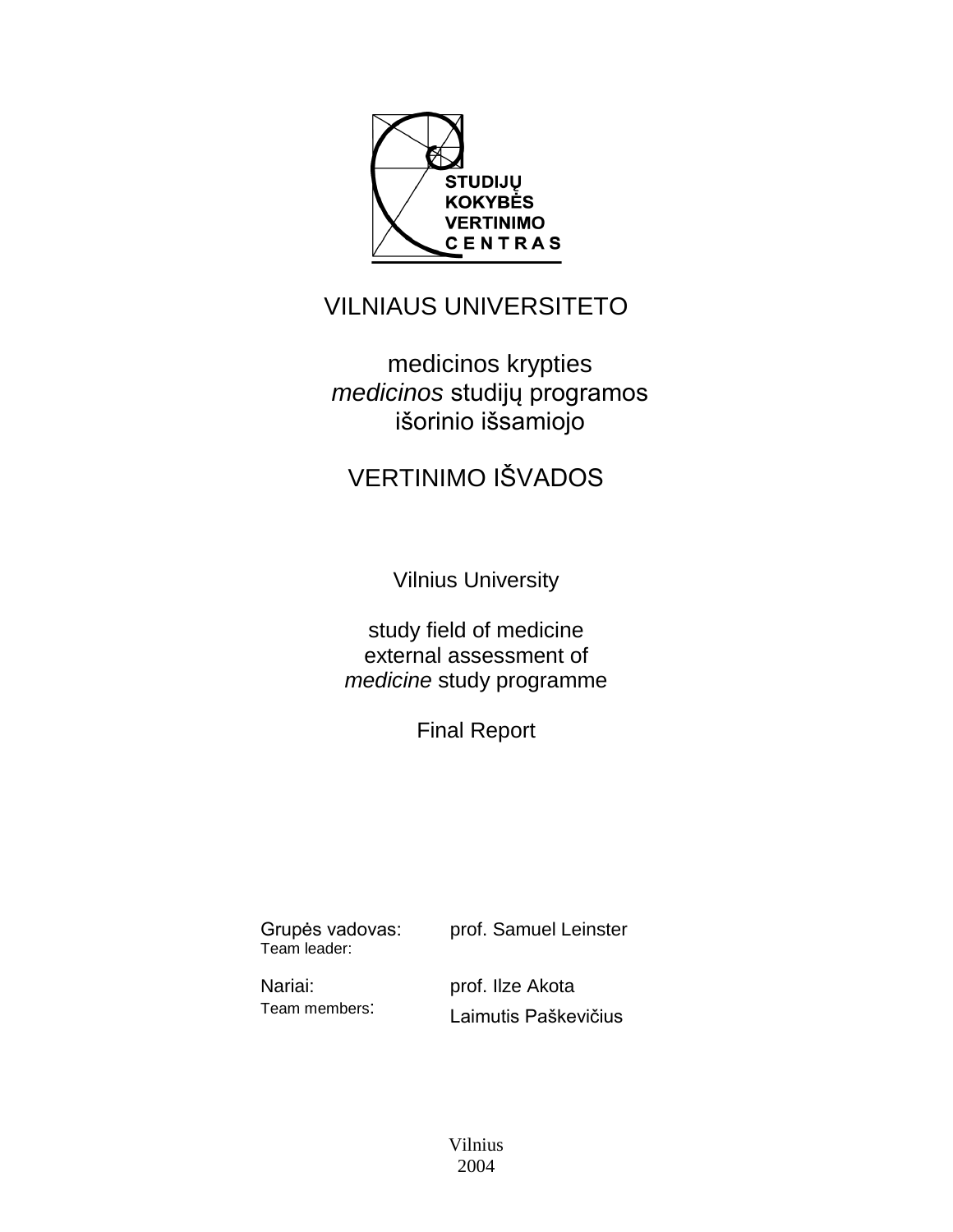| Title of study programme                                    | Medicine                   |  |
|-------------------------------------------------------------|----------------------------|--|
| <b>State code</b>                                           | 60107B102                  |  |
| Kind of study                                               |                            |  |
| Mode of study <sup>2</sup> (duration in years)              | F(6)                       |  |
| Volume of study programme in credits                        | 244                        |  |
| Degree and (or) professional qualification to<br>be awarded | Master of Medicine, Doctor |  |
| Programme registration date, order No.                      | 1997-05-19, Nr. ISAK-565   |  |

# *Profile of programme of Medicine study field*

#### **1. Introduction**

This report is based on a review of the supporting documentation and self evaluation report by the Faculty of Medicine and on the visit to the Faculty and clinics on 13th and 14th December 2004. The expert team are grateful to the staff and students of the Faculty of Medicine at Vilnius University for their cooperation in the preparation of this report including the good documentation and the full and frank discussions which provided additional information.

Vilnius University has all the necessary institutional and human resources to implement effectively the study programme "Medicine" for around 160 students enrolment on a yearly basis.

## **2. Aims and goals of study programme**

The aims of the study programme are clearly articulated as the training of physicians who meet the requirements of the the EU Council Directive 93/16/EEC and the WHO. The objectives are given in some detail and give a good description of what the student is expected to learn. The breadth of knowledge is appropriate and meets the relevant international standards. However, the terms sufficient and adequate within these objectives are not defined. As a result some of the studies may be in too much depth.

The Faculty of Medicine should be commended for its objectives for the realisation and improvement of the study programme in "Medicine" which show an intention to continue the process of development which has already begun. We have concerns about the implementation of some of these objectives.

*Objective 2:* The concept of continuous pedagogical training for the staff is excellent but there did not seem to be a system for ensuring that it took place. We note

Studijų kokybės vertinimo centras 2

 $\overline{a}$ <sup>1</sup> **NU** – Non-university studies; **U** –Undergraduate studies; **M** – Masters' studies;

**SP** – Specialised Professional studies; **I** – Integrated studies;

 $2^2$ **F** – Full-time; **PE** – Part-time (Evening); **PX** – Part-time (Extramural).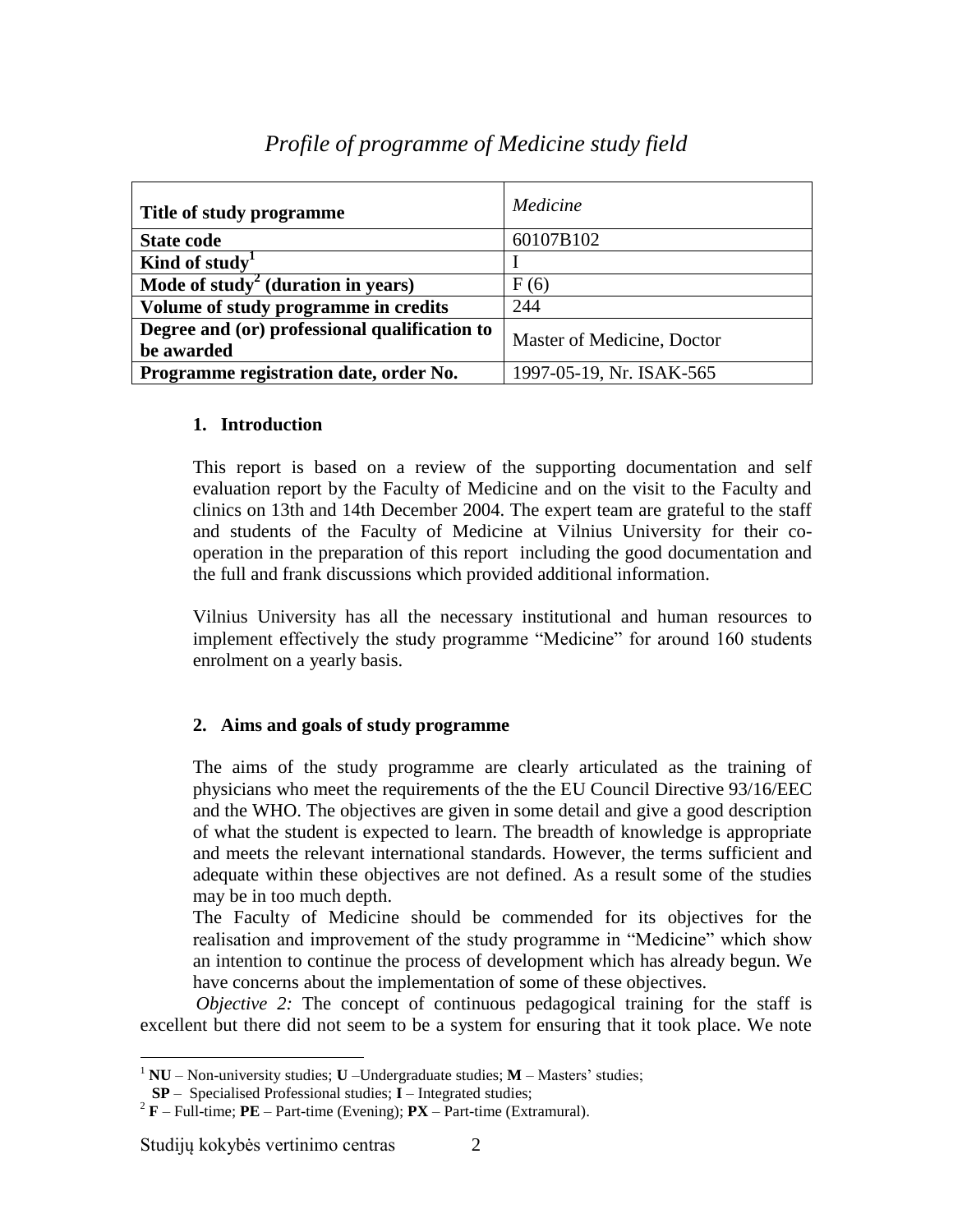that the University provides courses in lecturing but attendance at these is voluntary. There does not appear to be any instruction in clinical teaching or assessment. We note that there are financial constraints to the development of pedagogical training.

*Objective 3:* While progress is being made in the introdcution of new methods of teaching we were concerned that there did not appear to be a strategy for the introduction of new methods of assessment. Although the Faculty monitor the performance of the finals examinations there does not appear to be any monitoring of the interim examinations. A variety of methods are used at the discretion of the departments and clinics concerned. An insufficient attempt seems to be made to guarantee the validity and reliability of the examinations.

*Objective 4:* There is evidence that resources particularly in IT and in the library are being improved as finances allow. The Faculty are actively seeking funding to develop their plans further. It is hoped that such funding will be made available to enable them to continue the improvements.

*Objective 5:* We were pleased to note the movement towards increasing the credits for research work. It is important that it should continue to be made compulsory for all students.

*Objective 7:* It is not clear how student exchanges can take place when all of the courses are taught in Lithuanian. The institutional programmes do not facilitate international exchange. It may be necessary to increase the time available for self-directed and elective studies to allow this to take place.

*Objective 8:* This is an important aim which is crucial to the future good functioning and development of the programme. The recently implemented structure of a Study Programme Committee is a crucial component of such a system but attention must be paid to the collection and processing of data in a systematical manner. Good procedures must be created to ensure that necessary modifications to the programme take place in response to the monitoring process. The ability of the Faculty to change up to 15% of the curriculum each year without reference to outside authorities is a strength and should allow effective systems to be developed.

#### **3. Analysis of the programme**

#### **3.1. Programme** *Medicine*

#### **3.1.1. Structure, contents and study methods**

The overall structure of the programme is satisfactory. The number of credits and their distribution between components of the programme is on the whole acceptable. However, the number of credits for elective and freely chosen subjects is low although it meets the minimum requirement. We have concerns about the clinical teaching which seems to vary from clinic to clinic and from teacher to teacher. At its best it is exemplary with students having the opportunity to talk to and examine patients on their own, but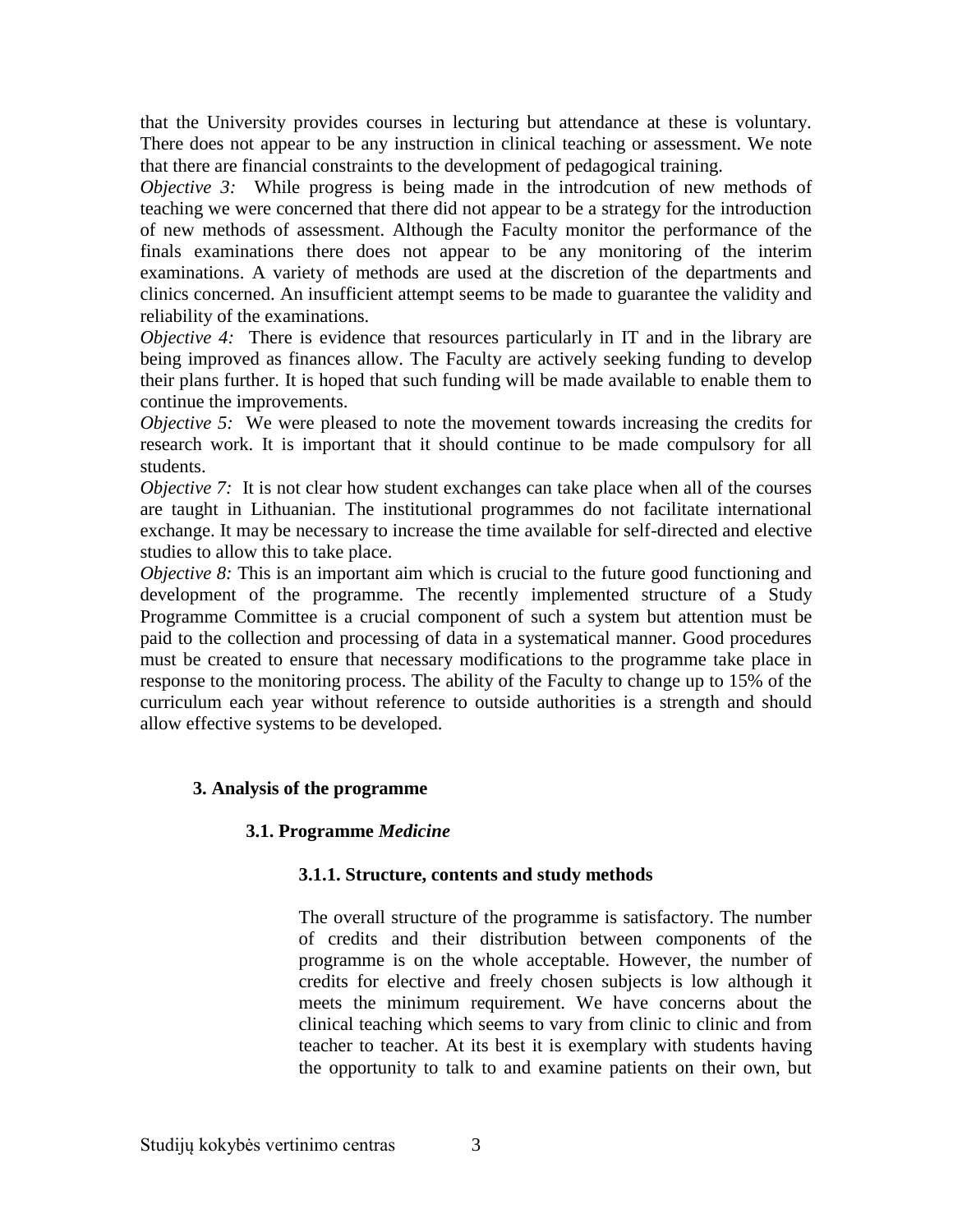other teachers concentrate on teaching in larger groups and do not give the students the possibilty of individual practise.

From the documentation we received it appears that the content of the programme meets the requirements. All of the necessary subjects are covered. It may be necessary to strengthen the teaching in Research Methods and Critical Thinking as the students felt that they did not receive enough teaching in these areas.

A good variety of teaching methods is employed but the teaching method used depends on the department or clinic concerned. The Faculty wishes to move towards more self-directed learning and has ambitions to introduce Problem-Based Learning as a means of increasing integration. They also wish to move towards early clinical contact. All of these plans are in line with changes in medical education internationally and the advantages and disadvantages seem to be well understood by the Study Programme Committee.

We have concerns about the assessment. In particular, we are concerned at the continued dependence on oral examinations which are known according to the literature to be unreliable. Theoretical knowledge is most reliabily tested by using high quality multiple choice examinations in a range of formats. We are also concerned at the apparent lack of testing of practical skills. We understand that the students' clinical skills are tested at the end of the Propaedeutics Course but that they are not formally tested thereafter. The 'practical' component of the examinations as they were described to us consist of asking the students about clinical scenarios rather than assessing their practical clinical skills.

#### **3.1.2. Execution of studies and support for students**

The teachers are clearly highly professional with a sound knowledge of their disciplines. They take their responsibilities to the students seriously. The teachers and students complain that the number of students in each teaching group is too large. This is a result of financial constraints.

The majority of the staff think that the academic support for the students is good. The students do not feel so. They do not understand what they have to learn in each course and how they will be assessed. Although they are told what the content of the course will be they do not have written inforamtion except for the noticeboards which only give information on scheduling.

Welfare support for the students is given by the Students' Representation. The system of giving a first year student a guide from a higher year is excellent.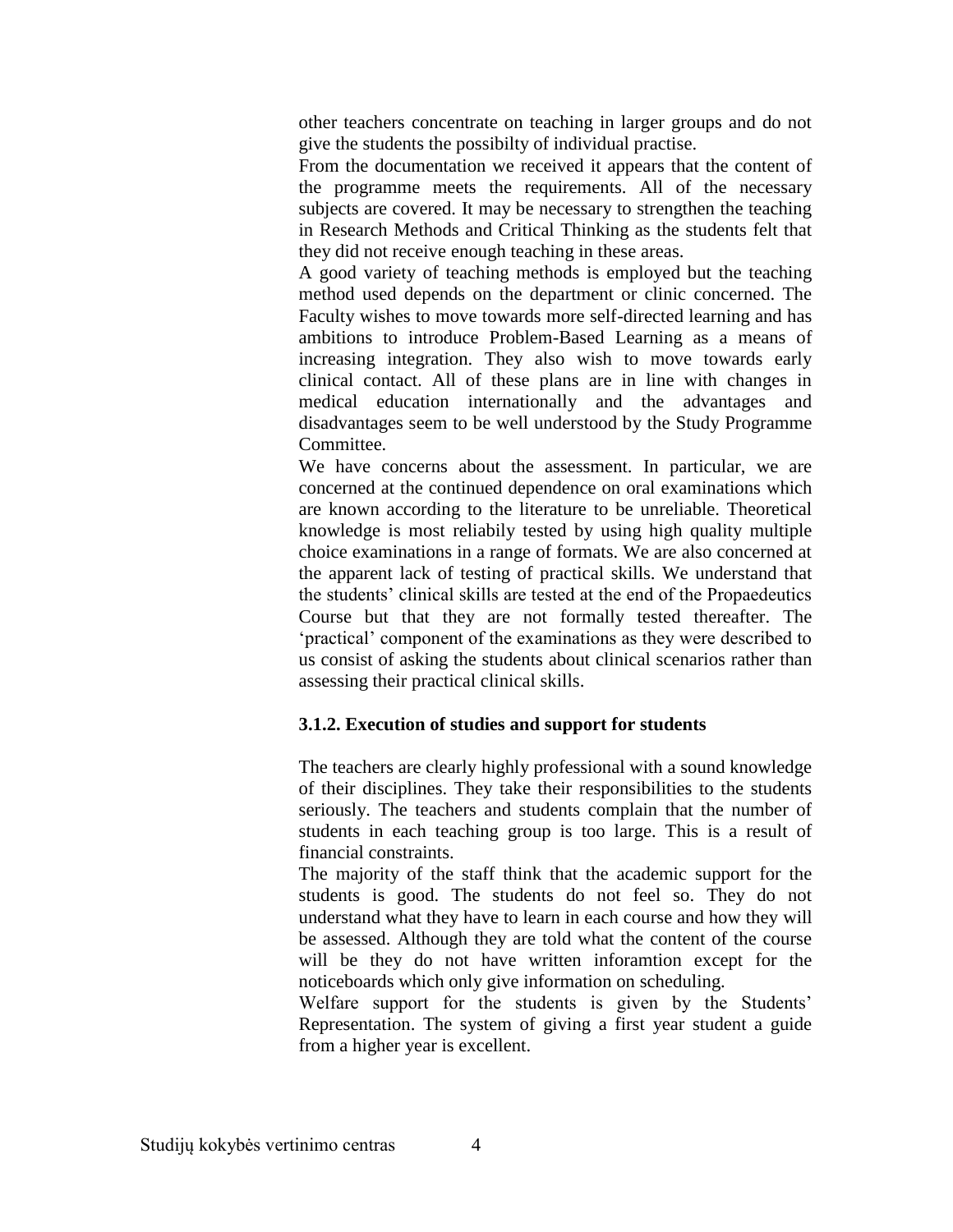#### **3.1.3. Variation in the number of students**

The number of students is increasing since 2000 as is the competition. The drop out rate is acceptable at 10% and is similar to international figures. It is not clear that resources are increasing to match the increase in numbers.

#### **3.1.4. Teaching staff**

The standards and qualifications of the teaching staff is high but the proper deployment is difficult because of a lack of resources. There is a clear desire to provide continued professional development in pedagogy but the opportunites are limited by financial constraints.

#### **3.1.5. Advantages and disadvantages of the programme**

The main strength of the programme is the high quality of the graduates from the programme particularly in regard to their theoretical knowledge. This covers all of the subjects connected with medicine. The teaching of general university subjects is a further strength. The course meets the requirements for minimum credits in each subject.

These strengths are facilitated by the high quality of the staff and their good international connections. The flexibility of the system which allows changes of up to 15% of the curriculum each year also contributes. The teaching environment is good with modern equipment being freely available in the clinical setting. Constant improvements are being made in the learning resources such as IT and library.

A disadvantage of the programme is the small amount of elective courses. An other major disadvantage is the large number of students in each teaching group. The groups are 10-20 students. In clinical settings a group should be no larger than 5-6. This is due to a lack of financial resources to deploy more teachers rather than a shortage of patients. The teaching is concentrated in tertiary care. Some teaching in Primary Care does occur but probably needs increasing.

There is a defeciency in the teaching of critical thinking and research methods but we have been told of plans to improve this.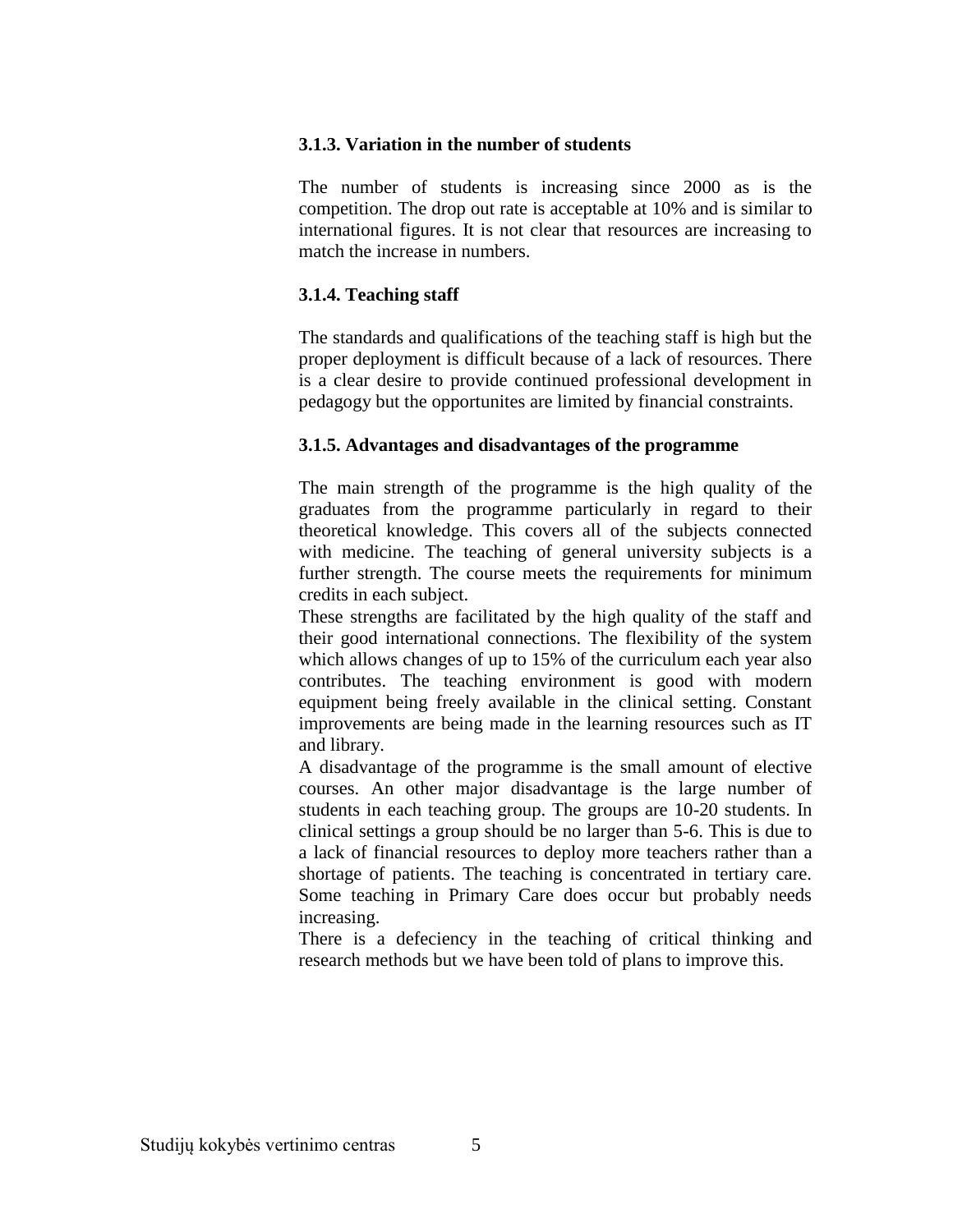#### **4 Material conditions**

The infrastructure for teaching is good. The auditoriums are well equipped and adequate in numbers and size. The Faculty library is being improved. Although the students complained that there were insufficient books we saw evidence that new books were being provided. In addition, the students have access to the Lithuanian Medical Library in the city. The IT facilites are good and are undergoing constant updating.

The clinical settings are well-equipped and there are large numbers of patients with a wide variety of clinical conditions.

#### **5. External relations**

There is evidence of good interantional connections with joint research projects with other EU countries and with the USA. There appear to be good relationships with other national bodies.

#### **6. Feedback**

The main example of feedback which we were given was a questionnaire organised by the students 2 years ago. This identified a number of issues which are being dealt with at present. There is no formal regular system of feedback from the students to the Faculty.

Students state that they do not receive detailed feedback about their examinations and where they went wrong.

#### **7. Internal assurance of study quality**

The adminstration of the Faculty is sympathetic to the concept of quality improvement but as yet there is the lack of an effective quality control system although components of the system have been put in place already. The Study Programme Committee has recently been set up to monitor quality but there is as yet no formal method for collecting information on a routine basis on the performance of the programme. The reporting line to Faculty is good but at present only subjective impressions could be reported.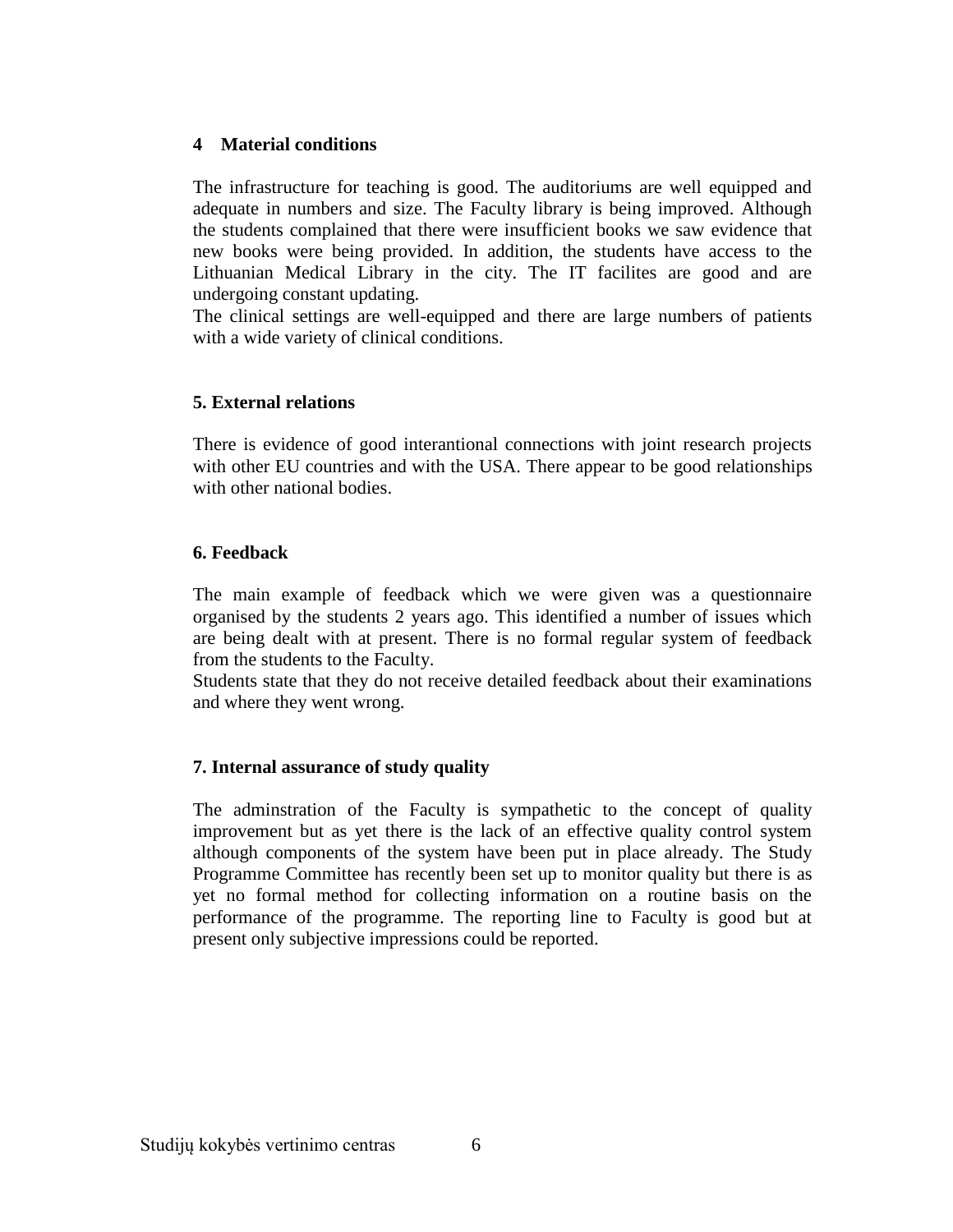### **8. General assessment of the programmes within the study field**

### **8.1. Recommendations to the higher education institution**

- 1 The quality assurance system should continue to be developed.
- 2 Continuous professional development in pedagogy should be formalised and supported.
- 3 There should be an increase in the number of elective courses especially in the senior years.
- 4 Criteria should be set for student assessment to include validity and reliability of the assessment methods. The assessment should include practical clinical skills. The system of monitoring the performance of the finals examinations should be extended to cover all examinations.
- 5 Information to students should be improved. The development of handbooks and study guides should be considered.
- 6 Teaching in Primary Care and interprofessional teaching should be increased